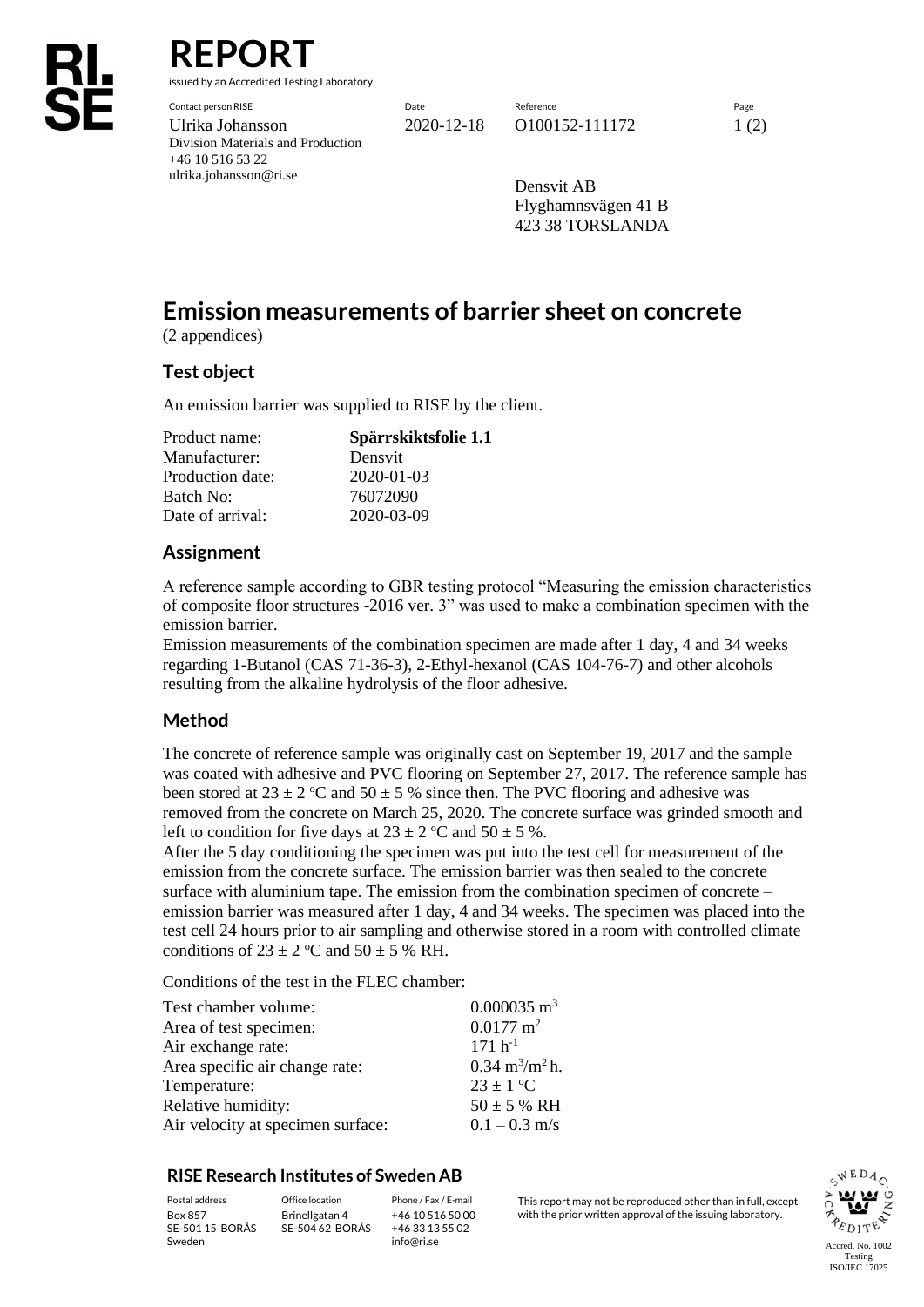Tenax TA was used as adsorption medium for VOC. The tubes were thermally desorbed and analysed in accordance to RISE method 0601, similar to ISO 16000-6:2011 (Determination of volatile organic compounds in indoor and test chamber air by active sampling on Tenax TA sorbent, thermal desorption and gas chromatography using MS/FID). This means an analysis in a gas chromatograph and detection with a flame ionisation detector (FID) and mass selective detector (MS). The capillary column used is coated with 5% phenyl/ 95 % methylpolysiloxane. The FID signals are used for compound quantification. Minimum duplicate air samples were taken and the results are mean values. Sampled volumes are 2 to 5 L.

## **Results**

The results in Table 1 are expressed as area specific emission rates.

## **Table 1.**

Emission results after before and after 1 day, 4 and 34 weeks. The results are in  $\mu$ g/m<sup>2</sup>h, in toluene-equivalents

| <b>Test specimen</b>                                     | 1-Butanol | 2-Ethylhexanol | <b>Other</b><br>alcohols | Sum of<br>alcohols |
|----------------------------------------------------------|-----------|----------------|--------------------------|--------------------|
| Concrete, before sealing with emission<br>barrier        | 610       | 90             | 30                       | 730                |
| Combination specimen concrete-<br>emission barrier, 1 d  | < 1       | < 1            | < 1                      | < 1                |
| Combination specimen concrete-<br>emission barrier, 4 w  | $\leq 1$  | $\leq 1$       | < 1                      | $\leq 1$           |
| Combination specimen concrete-<br>emission barrier, 34 w | < 1       | $\lt 1$        | $\lt 1$                  | < 1                |

## **RISE Research Institutes of Sweden AB Chemistry, Biomaterials and Textiles - Chemical and Biological Safety**

Performed by Examined by

Signed by: Ulrika Johansson<br>Reason: I am the author of this document<br>"Date & Time: 2020-12-18 16:23:30 +01:00 Wesleran

Signed by: Comry Haraidsson<br>Exeson: 1 have reviewed this document<br>Date & Time: 2020-12-21 09:58:59 +01:00

Ulrika Johansson Conny Haraldsson

### **Appendices**

- 1. Photo of test specimen
- 2. Gas Chromatograms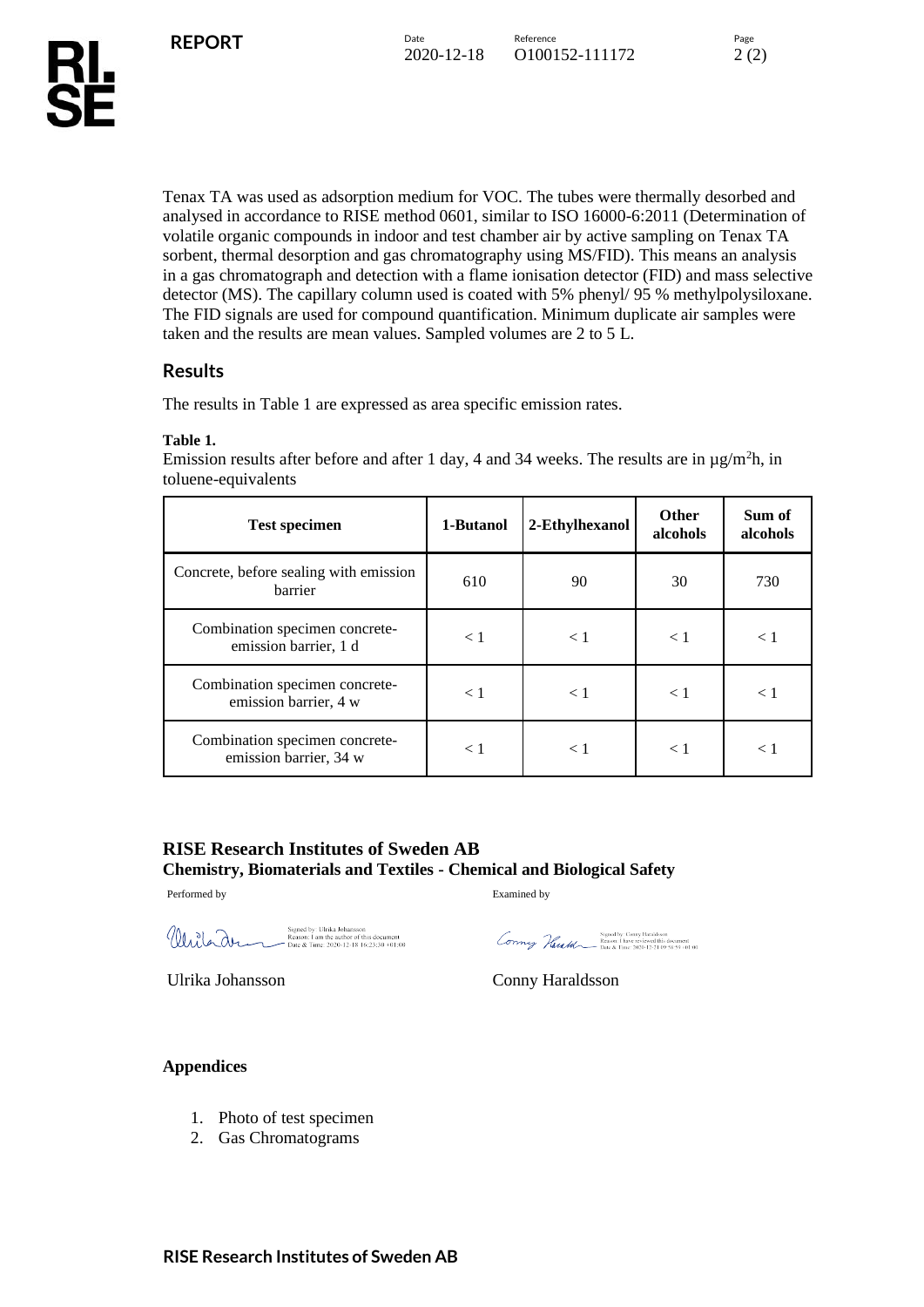**REPORT**



Appendix 1

## **Photo of test specimen**

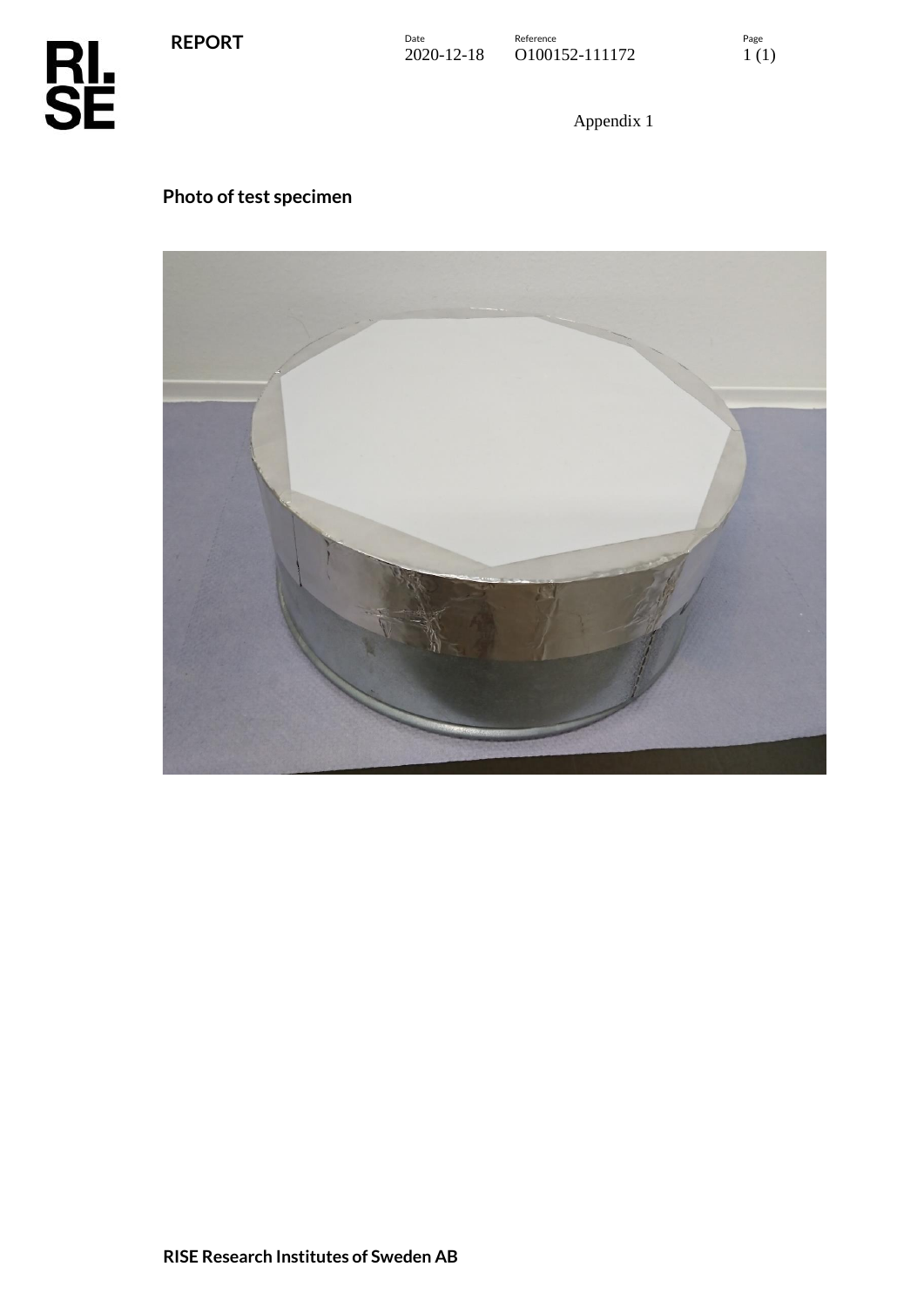Appendix 2

## **Gas chromatograms**

**Concrete, before sealing with emission barrier:**

## **Aurdaree**



1-Butanol and 2-Ethyl-hexanol are present at the retention time 8.1 and 21 min respectively.

## **Combination specimen concrete-emission barrier, 1 d:**

## **Aurdance**